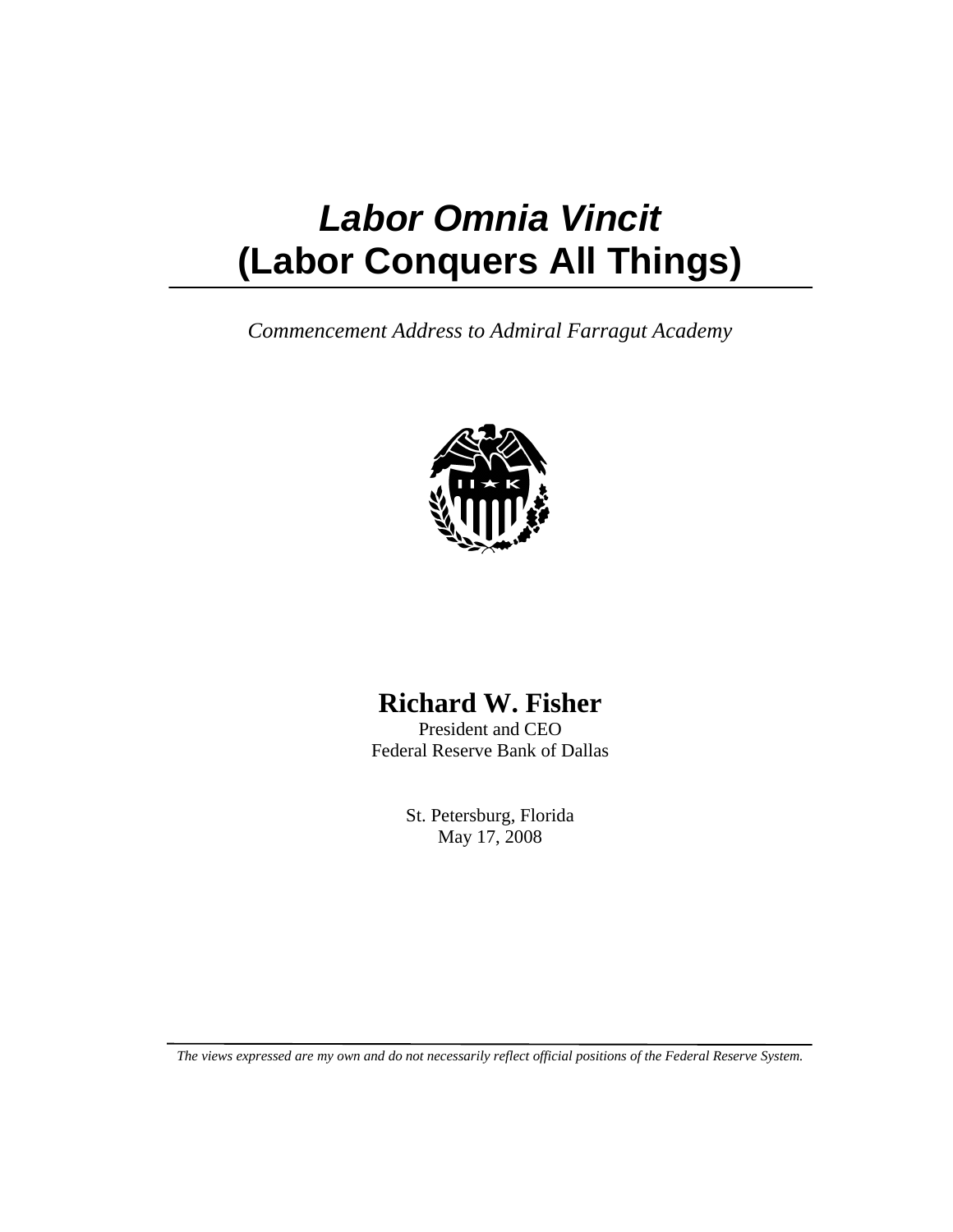## *Labor Omnia Vincit*  **(Labor Conquers All Things)**

## Richard W. Fisher

Thank you, Chairman [George] Michel. It is an honor to address the Class of '08 here in this beautiful Garden Theatre. Right off the bat, Capt. [Robert J.] Fine, I want to congratulate you and your staff and the students for the honor you continue to bring to David Glasgow Farragut's good name. I understand that six of this afternoon's graduates received service academy appointments, another 12 received Reserve Officers' Training Corps (ROTC) scholarships and 100 percent of the class is college bound. That is heady stuff. The hero of the Battle of Mobile Bay would be proud.

I want the Class of 2008 to stand up. Now turn around. Look at all these people who have come to celebrate your success. These are your parents, your brothers and sisters, your other relatives and your friends and teachers. They have been at your side through joyful moments and less joyful ones. They have for some 18 years encouraged you and pushed you. They have believed in you. And now they are here to celebrate with you your admission to the society of educated men and women.

Just as your admirers will soon applaud you, I want you to take this opportunity to applaud them. Thank them for their love and support.

Mr. Chairman, your introduction brought back some precious memories and reminded me of the long distance I have traversed since the summer of 1963, when I showed up on the banks of Toms River on the North Campus in New Jersey, a skinny little 14-year-old, both afraid and excited about the adventure that lay ahead. I was lucky to be taught by people you mentioned, dedicated educators like Vernie Romefeld and Stan Darby, God rest their souls, and others I hold dear to this day 40-odd years later. I was lucky to be coached by Stan Slaby, who badgered and coerced me to excel on the playing fields, toughening me up for the challenges of life in a sometimes relentlessly competitive world.

Best of all, I was lucky to have made lifelong friends there. I am delighted to see Ed DeSeta here today. He was our battalion commander, just as his son Alex would be 35 years later—the first father–son battalion commander legacy in the academy's history. For an entire academic year, I stood right behind Ed three times a day in parade formation as his "exec" as we drew swords, took reports and marched into meals. To this day, I remember the *back* of his head! I am glad to see it remains as noble now as it was then.

Three other classmates are here today as well. My roommate Alex Garcias, who came from Cuba and zipped through Farragut's academics like gee whiz, graduated as class vice president and as commander of the First Company and went on to Vanderbilt University and a prestigious career as a urologist. Russ Phillips, who hailed from the small town of Finksburg, Md., and used his prodigious brain to win the Headmaster's and English awards our junior year and his ample muscle to play fullback on the football team, became First Company lieutenant junior grade, then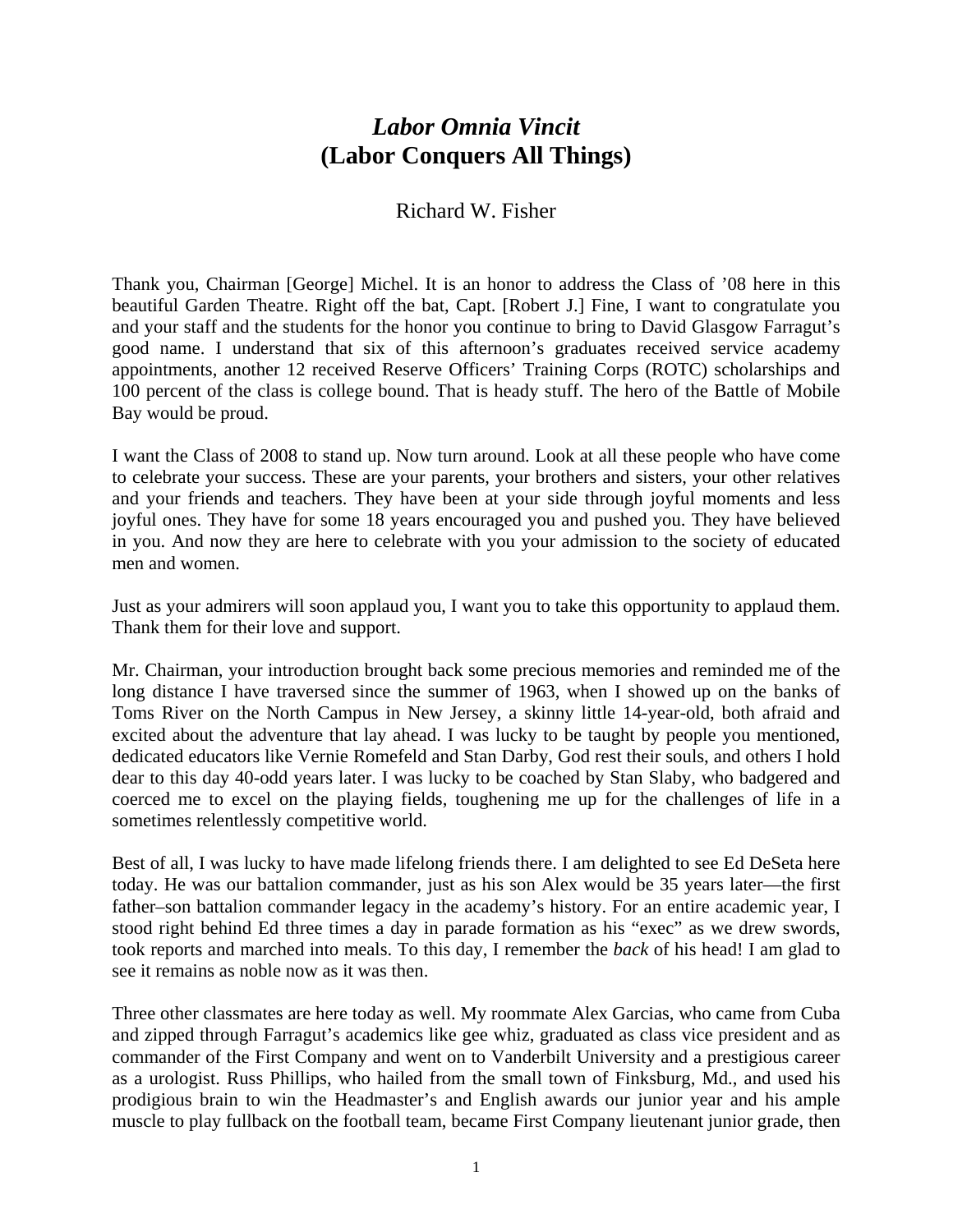went on to Duke and a stellar career in financial services. Robert Jauernig, a Californian who became Second Company commander, had a mind that was so quick and dynamic that we nicknamed him "IBM." After Farragut, he darted off to Rensselaer Polytechnic on an ROTC scholarship and then on to direct the U.S. Navy's electronic and logistical warfare needs in the first Gulf War before becoming a big deal in the New York banking community.

Last night, Alex and Russ and Bob and I did what middle-aged men do when they gather to reminisce: We ate good food, drank a little wine, told lies about the women who swore they loved us, and recalled old friends from Admiral Farragut Academy. Most important of all, we discussed what I might say to you today.

The standard reflex of a commencement speaker is to troll through *Bartlett's* or the *Oxford Dictionary of Quotations* or Wikipedia to find something wise that puts the nobility of education in a glorious light. You might remember the definition of a good essay as a collection of other people's thoughts disguised to look like your own. Commencement speeches are no different.

Hoping to find something profound I might pinch and adapt to inspire you today, I wandered through abridged versions of the great minds of the ages: Socrates, Cicero, Mencius, St. Augustine, Voltaire, Muhammed, Martin Luther … Mae West, Jessica Simpson, Miley Cyrus. Alas, I found nothing that I could be certain you had not heard many times before. So I turned to my three classmates.

They reminded me that at Farragut in the 1960s, no doubt much like it was for Chairman Michel in the Class of '49, we had drilled into us those maxims that define leadership. Our favorites came from the lips of heroes past:

John Paul Jones, the "Father of the Navy," described a leader as "a gentleman of liberal education, refined manners, punctilious courtesy, and the nicest sense of personal honor."

The immortal Winston Churchill said: "Never give in, never, never, never, never—in nothing, great or small, large or petty—never give in except to convictions of honour and good sense. Never yield to force; never yield to the apparently overwhelming might of the enemy."

Robert E. Lee said, "Never do a wrong thing to make a friend or keep one."

And Gen. George Patton wisely advised that a leader should "Never"—these Great Men sure like to use the word "never"—"tell people how to do things. Tell them what to do and they will surprise you with their ingenuity."

After a wee bit too much cabernet, Russ Phillips came up with this, which is thought to be from Gen. Norman Schwarzkopf: "Going to war without France is like going deer hunting without your accordion." (I'll have to use my leadership skills and tell Russ to surprise everyone with his ingenuity by sticking to his current successful career and not turn to speechwriting).

Every commencement speaker at every school and university, including Gen. Schwarzkopf, will dispense pretty much the same advice over the next few weeks of commencements: Be disciplined; be prepared; be loyal, brave and thrifty; don't waste your talents; take risks; push the envelope; respect your fellow men and women; serve others; never compromise your integrity;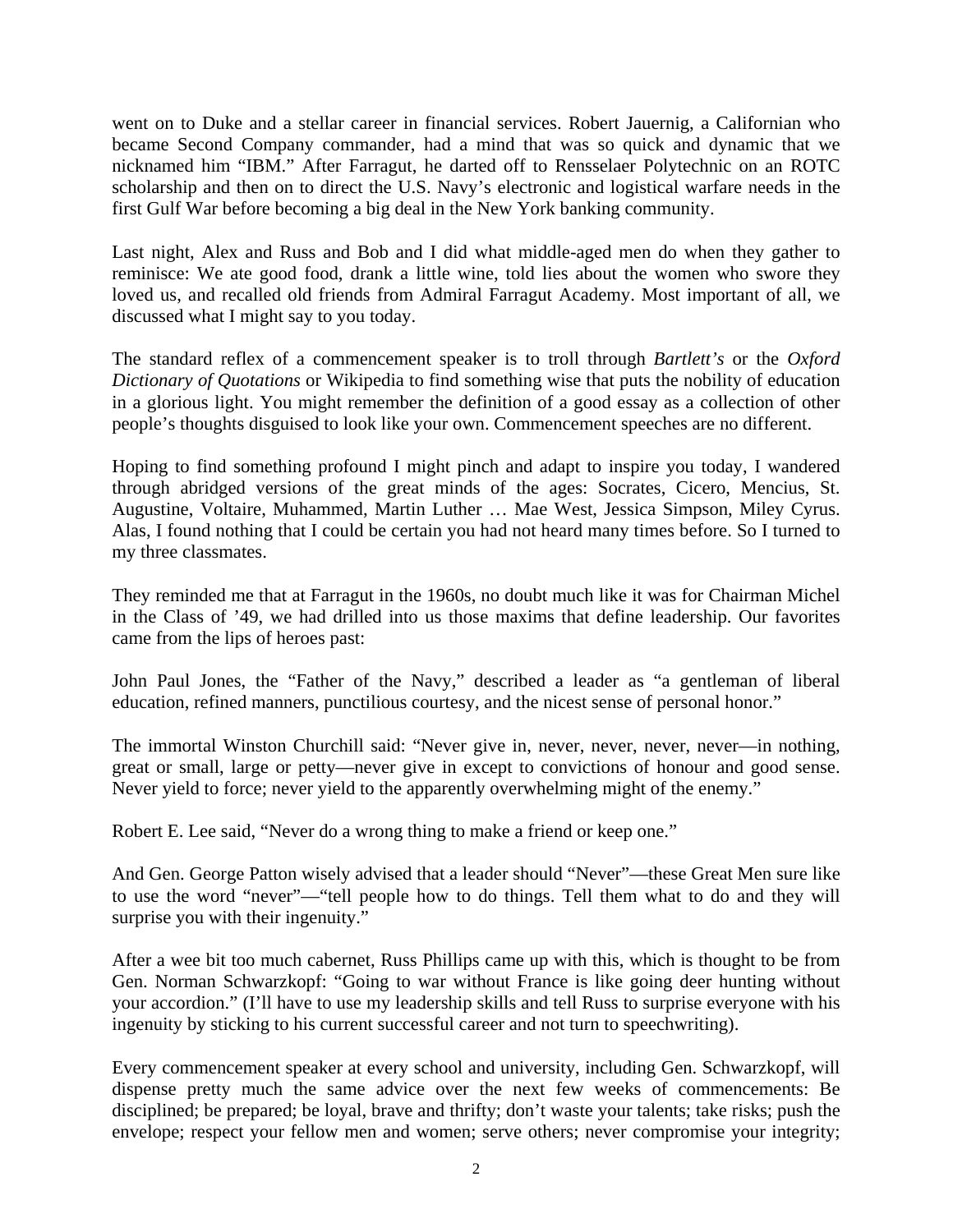to thine own self be true and be true to community and country; give back when others have given to you; promise no more than you can deliver; stick to your obligations; never—there it is again—never forget you have talent to do good; never, never, never, never give up the pursuit of excellence.

Great words of wisdom can inspire us. And yet they do not determine who we are or what we might become. Character comes from our upbringing and our experiences—and it is on this very personal level that I want to address the seniors who will soon walk out of Admiral Farragut Academy with diploma in hand.

I have been in your shoes. At 14, I was shipped off to Farragut North. It was, frankly, a tough and unforgiving place. Trust me: It had nothing as pretty as this Garden Theatre in this sunny enclave of St. Petersburg. When the wind howled off of Toms River in wintertime, it felt colder than the dark side of Pluto. Capt. Fine's counterpart, our headmaster, was named Raven O. Dodge. He was a stern man. He had one arm. We lived in fear of him. But we respected him, even if the boyish wits on the swim team called him "Sidestroke" behind his back.

We rose at 6:15 every morning, mustered out to the parade field for inspection and marched to breakfast in formation. We had morning classes and then formed up and marched to lunch with our drum and bugle corps. After lunch came more classes, then activities and sports at 3:30. And then, for the last time of the day, we formed up and marched to dinner at 6. We went straight to our rooms after dinner to do homework before lights-out at 10. On weekends, we had full-dress parades. We learned how to handle weapons and, being at a naval academy prep school, how to tie knots and navigate by the stars.

In those days, Farragut was an all-male school. My buddies back home thought I was nuts. They were with their families, dating good-looking girls, driving cars, spending money, having fun, sleeping late and doing things in their own sweet time. I was in New Jersey for four years, marching to meals, studying hard, leading a highly disciplined life and getting by on a \$2-a-week allowance. We got \$5 a week as seniors, but it didn't make a whole lot of difference because we only got out on Saturday and Sunday afternoons. My life and my friends' lives were as different as night and day. Sound familiar?

And yet, I wouldn't go back and change any of it—even with the hindsight gained in the 45 years since I showed up on the doorstep of Farragut Hall. I wouldn't change any of it because the lessons I learned in those four years made it possible for me to accomplish all those things that George Michel bragged on earlier. We learned to internalize—to come by as instinct—all those attributes mentioned so eloquently in those great leaders' words I cited earlier. We learned the values of punctilious courtesy, sticking to conviction, never wronging a friend or bowing to overwhelming odds. We learned that *semper fidelis*—being always faithful to your country, your mission and your own potential—is reward in and of itself.

We also learned a lesson that is quintessentially unique to naval academy prep schools. When you wear a uniform and you live in the same dorms and eat the same food in the same place, nobody cares whether you are rich or poor or where you or your parents come from. I was the son of immigrants. My father never got past fourth grade; my mother was a secretary. Alex Garcias was a Cuban immigrant whose mother survived by waiting tables when she first landed on our shores. Bob Jauernig was an Army brat. Russ Phillips was a country boy from Finksburg.